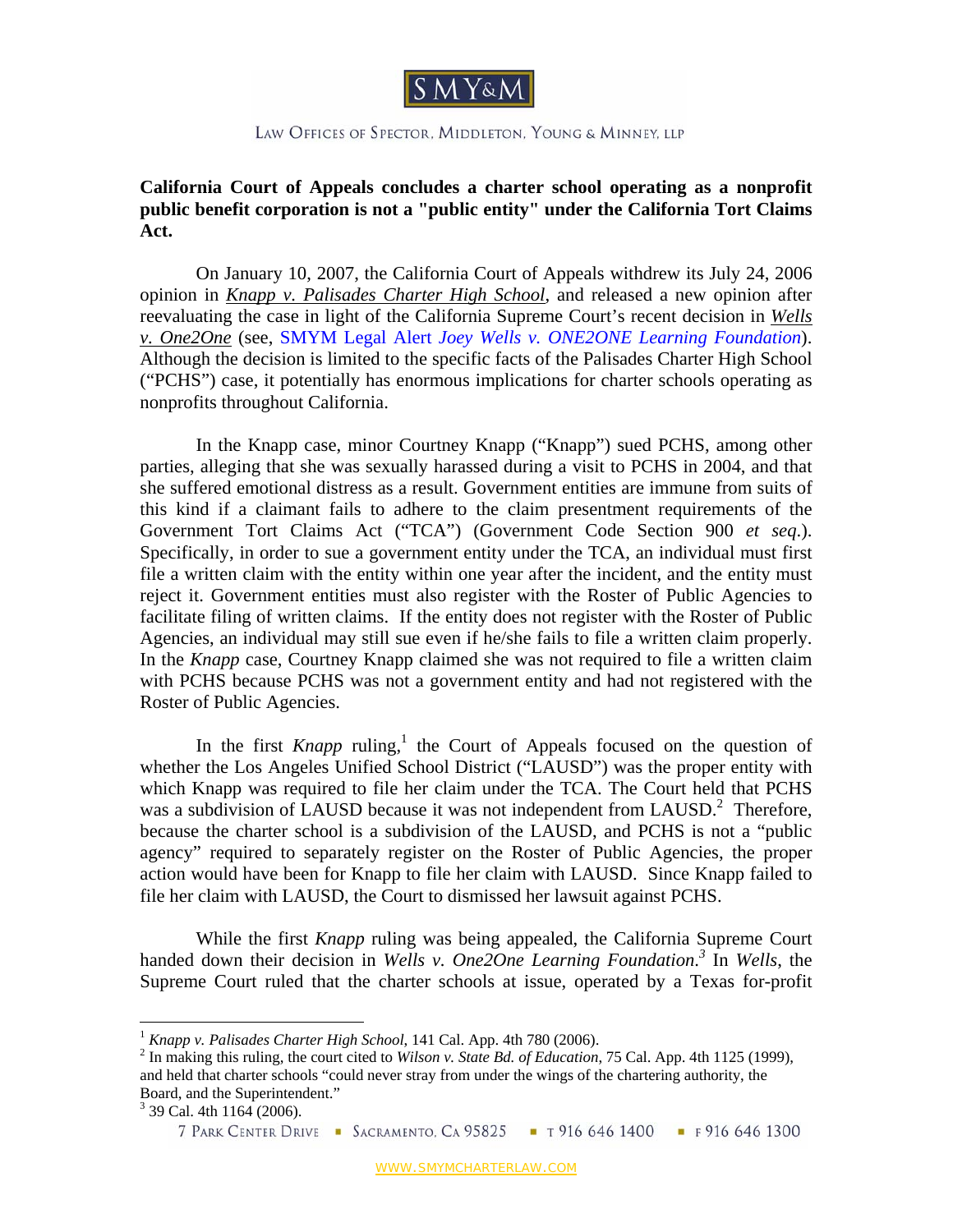Legal Alert February 7, 2007 Page 2 of 3

corporation, were not "governmental entities" for purposes of the California False Claims Act and "did not fit comfortably within any of the categories defined, for purposes of the TCA, as 'local public entities.'" Therefore, the plaintiffs in the case were not required to file written claims with the government before filing a lawsuit under the TCA.

After the *Wells* case was issued, the Court of Appeals agreed to reconsider its PCHS decision. After the rehearing, the Court held that like the charter schools in *Wells*, PCHS (operating as a nonprofit public benefit corporation) is an independent legal entity from LAUSD *and is not a "public entity" for purposes of the protections of the TCA*. In making its ruling, the Court cited to the *Wells* case and reasoned that "the charter schools in question were operated, not by the public school system but by distinct outside entities -- including nonprofit public benefit corporations with independent legal identities -- that are given substantial freedom to achieve academic results free of interference by the public educational bureaucracy."

In a post-*Knapp* and *Wells* world, charter schools operating as nonprofit public benefit corporations should understand that, while they may be characterized as private entities for the application of the False Claims Act, unfair competition laws, and the TCA, charter schools are still public to some degree (even the *Knapp* Court states that charter schools are deemed to be school districts under the Charter Schools Act."). If charter schools were not, they wouldn't be able to receive funding and would not be public schools as determined in *Wilson vs. State Board of Education.* Such a finding may result in a violation of the constitutional provision that public funds cannot be appropriated for any non-public school.<sup>4</sup> Consequently, the *Knapp* and *Wells* decisions have made it very difficult for charter school operators to determine where they fall on the public or private entity continuum.

**Recommendation**: It is now more important than ever that individual charter schools seek legal counsel when trying to determine the applicability of certain laws to their school. The aforementioned decisions demonstrate that the organization of the charter school can impact the applicability of certain laws. Moreover, a charter school cannot extrapolate from these decisions and conclude that they are private entities for purposes of laws such as the Brown Act, Public Records Act, Political Reform Act, Educational Employment Relations Act, etc. In addition, charter schools must be very careful in making decisions regarding corporate organization based upon the respective laws that must be followed. For example, if a charter school were to argue it was a private entity to avoid the applicability of Government Code Section 1090 (conflict of interest laws) to its organization, that charter school could place itself clearly within the purview of the False Claims Act (and consequently be subject to treble damages, attorneys' fees, and bounty-hunter style plaintiffs).

<u>.</u>

<sup>4</sup> *Wilson v. State Bd. of Education*, 75 Cal. App. 4th 1125 (Cal. Ct. App. 1999).